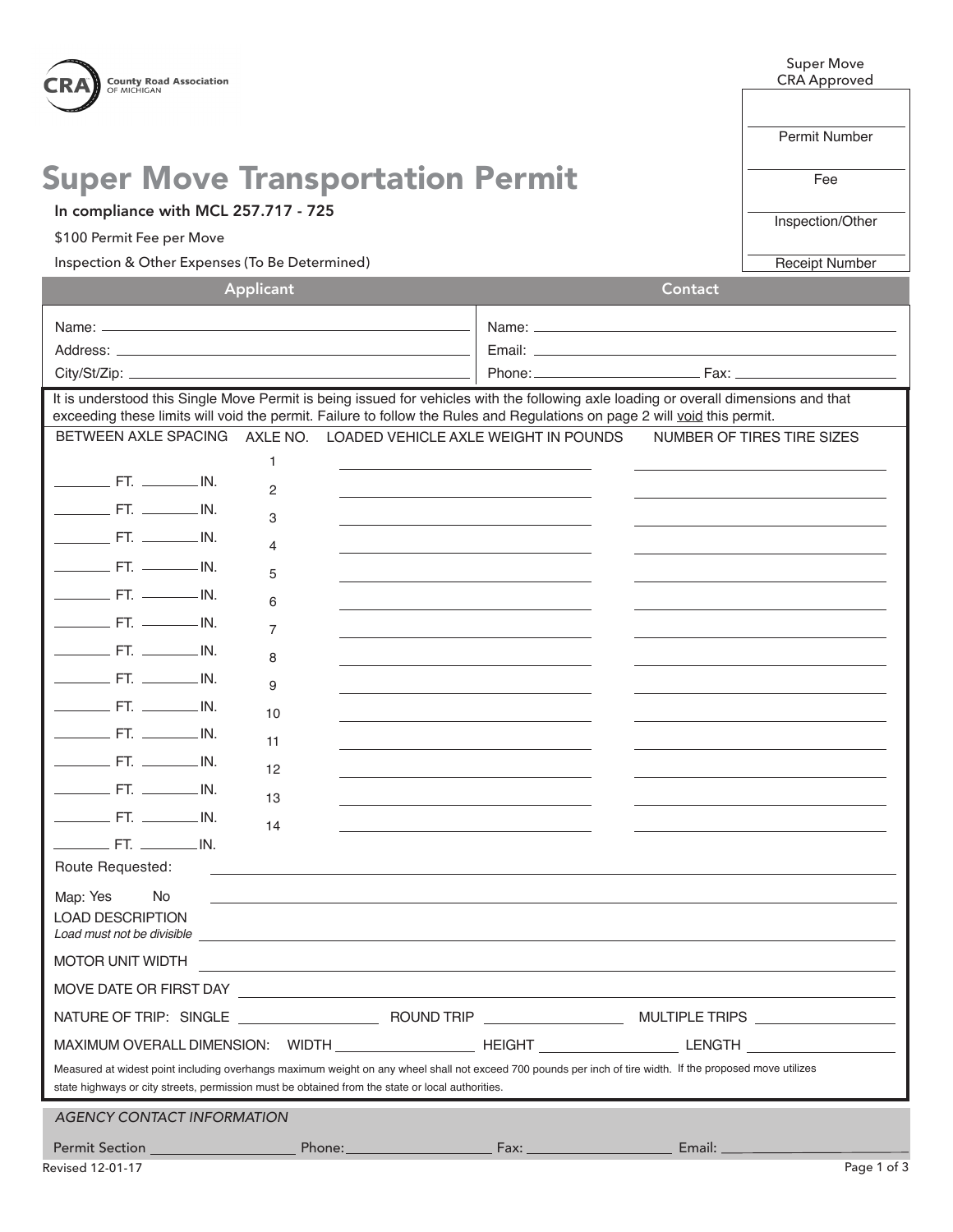| This permit is issued to the power unit described below, this power unit can be in combination with a trailer complying with the<br>conditions on this permit and the rules and regulations below.                             |                               |         |              |                |                        |
|--------------------------------------------------------------------------------------------------------------------------------------------------------------------------------------------------------------------------------|-------------------------------|---------|--------------|----------------|------------------------|
| Make/Model<br>Year                                                                                                                                                                                                             | <b>VIN</b>                    |         | Unit No.     | License No.    |                        |
| Vehicle to be used: Truck                                                                                                                                                                                                      | Truck-Trailer<br>Semi-Trailer | Trailer | Pole Trailer | <b>Dollies</b> | Other                  |
|                                                                                                                                                                                                                                |                               |         |              |                | Date _________________ |
| This Area for Road Agency Use Only                                                                                                                                                                                             |                               |         |              |                |                        |
| A permit is granted for the stated period and is subject to conditions on the reverse side of this permit.                                                                                                                     |                               |         |              |                |                        |
|                                                                                                                                                                                                                                |                               |         |              |                |                        |
| Special Conditions: Letter and the second second second second second second second second second second second second second second second second second second second second second second second second second second secon |                               |         |              |                |                        |
|                                                                                                                                                                                                                                |                               |         |              |                |                        |
|                                                                                                                                                                                                                                |                               |         |              |                |                        |
| Approved and issued: Authorized Signature                                                                                                                                                                                      |                               | Title   |              |                | Date                   |

## **RULES AND REGULATIONS**

- 1) Permits are automatically invalidated by the violation of any of the conditions specified by the terms of the permit or false information given on the application. Failure to comply with the conditions of this permit shall be just cause for the immediate suspension or revocation of any or all permits and the operator and/or owner of the vehicle subject to appropriate legal action.
- 2) Oversize permits are issued for daylight hours only, Monday through Saturday. Permits are not valid from 12 noon on the day pre- ceding and continuing until daylight of the 1st day after the holidays here listed: New Year's Day, Memorial Day, Fourth of July, are necessary in the best interest of public safety and welfare. Permit valid only if favorable driving and traffic provisions prevail. Labor Day, Thanksgiving Day, Christmas, except with the approval of the Permits Department when emergency repair movements
- 3) The movement shall not impede other traffic in an unreasonable manner and at no time shall traffic be blocked from use of the highway. Vehicles and loads shall not be parked loaded or unloaded on the highway at any time.
- regulation by any state agency or sub-division of the state. Vehicles are to comply with all statutory provisions as to other permits, 4) Vehicles shall be registered as required by the Michigan vehicle code and will not violate any statute or valid ordinance, rule or licensing, motor vehicle equipment and operation.
- available for inspection by any police officer, motor carrier officer or Road Agency employee or duly authorized road agency agent. 5) The driver of the vehicle shall carry copies of this permit and rules in the vehicle to which it applies and shall have these documents
- 6) Applicant shall be responsible for any damage caused to wires, mailboxes, trees, buildings or the road, including the structures and appurtenances, and shall reimburse the appropriate parties for any damage caused by the moving of said vehicle or load. The applicant shall assure that the road agency is held harmless of any claim arising out of or related to the moving of said vehicle, load or its presence on or use of the highway by said vehicle and load. The applicant agrees to reimburse the agency for any damage resulting from disregard of this permit.
- 7) Permits are not valid if insurance expires. Applicant to present evidence that at least the following insurance coverage shall be in full force and effect on each vehicle while operating on the public highways under special permit:

| Bodily Injury liability - each person     | \$500,000.00              |
|-------------------------------------------|---------------------------|
| Bodily Injury liability - each accident   | \$1,000,000.00            |
| Property Damage liability - each accident | \$1,000,000.00            |
| Single Limit Policy                       | \$1,000,000.00            |
| <b>Worker's Compensation</b>              | <b>Statutory Coverage</b> |
|                                           |                           |

| <b>AGENCY CONTACT INFORMATION</b> |        |      |        |             |
|-----------------------------------|--------|------|--------|-------------|
| Permit Section                    | Phone: | Fax: | Email: |             |
| Revised 12-01-17                  |        |      |        | Page 2 of 3 |